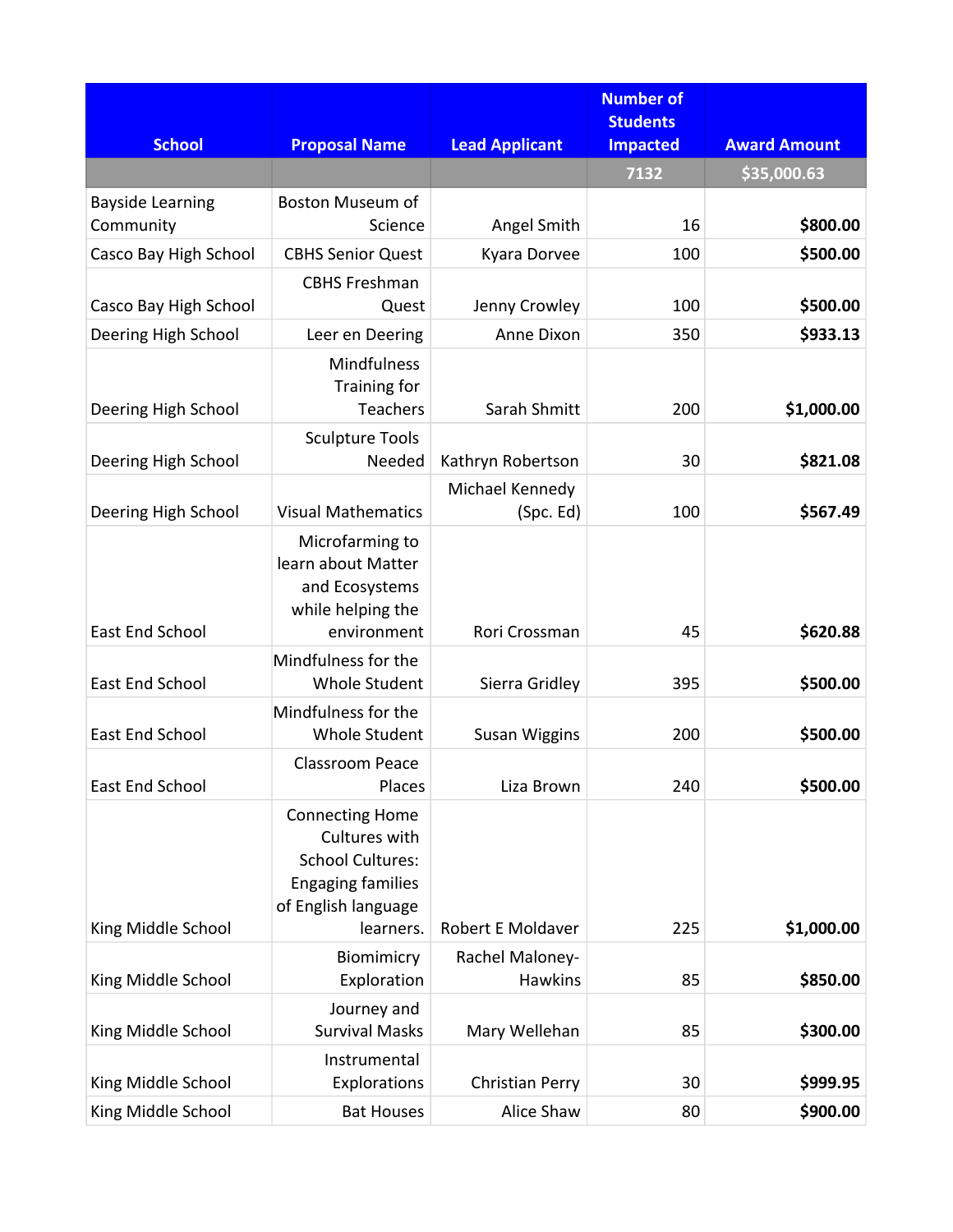| <b>School</b>                | <b>Proposal Name</b>                                                     | <b>Lead Applicant</b>      | <b>Number of</b><br><b>Students</b><br><b>Impacted</b> | <b>Award Amount</b> |
|------------------------------|--------------------------------------------------------------------------|----------------------------|--------------------------------------------------------|---------------------|
|                              |                                                                          |                            | 7132                                                   | \$35,000.63         |
| King Middle School           | Birds of a Feather                                                       | David Mann                 | 85                                                     | \$500.00            |
| King Middle School           | <b>Water Wise</b>                                                        | <b>Ruth MacLean</b>        | 85                                                     | \$600.00            |
| Lincoln Middle School        | Keep Them<br>Focused                                                     | Kate Reagan                | 85                                                     | \$398.00            |
| Lincoln Middle School        | Screen printing as a<br>tool to pursue a<br>creative career              | Louis-Pierre<br>Lachapelle | 24                                                     | \$500.00            |
| Longfellow School            | Sculpture Is<br>Essential                                                | <b>Emily Serway</b>        | 350                                                    | \$400.00            |
| Lyman Moore Middle<br>School | Moore 6th Grade<br><b>Spirit Series</b><br>Experience                    | Lisa Howell                | 160                                                    | \$1,000.00          |
| Lyman Moore Middle<br>School | <b>Model United</b><br><b>Nation</b>                                     | David Hilton               | 25                                                     | \$500.00            |
| Lyman Moore Middle<br>School | Moore 6th Grade<br>Rippleffect<br>Experience                             | Sarah Carlson              | 160                                                    | \$500.00            |
| Lyman Moore Middle<br>School | Moore 7th Grade<br>Rippleffect<br>Experience                             | Court Caywood              | 150                                                    | \$500.00            |
| Lyman Moore Middle<br>School | Moore 8th Grade<br>Rippleffect<br>Experiences                            | Laurie Piasio              | 150                                                    | \$500.00            |
| Lyseth School                | SOCIAL<br><b>EMOTIONAL TOOLS</b><br><b>TO REDUCE STRESS</b><br>& ANXIETY | <b>Stephanie Vares</b>     | 500                                                    | \$500.00            |
| Lyseth School                | Performing<br>Portland's Past and<br>Present                             | Jayne Dyer                 | 50                                                     | \$500.00            |
| Ocean Avenue School          | <b>Mindful Tools</b>                                                     | Leslie Sharkey             | 175                                                    | \$500.00            |
| Ocean Avenue School          | <b>Mindfulness Tools</b>                                                 | Chris Salamone             | 175                                                    | \$500.00            |
| Ocean Avenue School          | <b>Animal Adaptations</b>                                                | Katherine Mulliken         | 60                                                     | \$400.00            |
| <b>PATHS</b>                 | We need a HVAC !!                                                        | Paul Chapin                | 60                                                     | \$1,000.00          |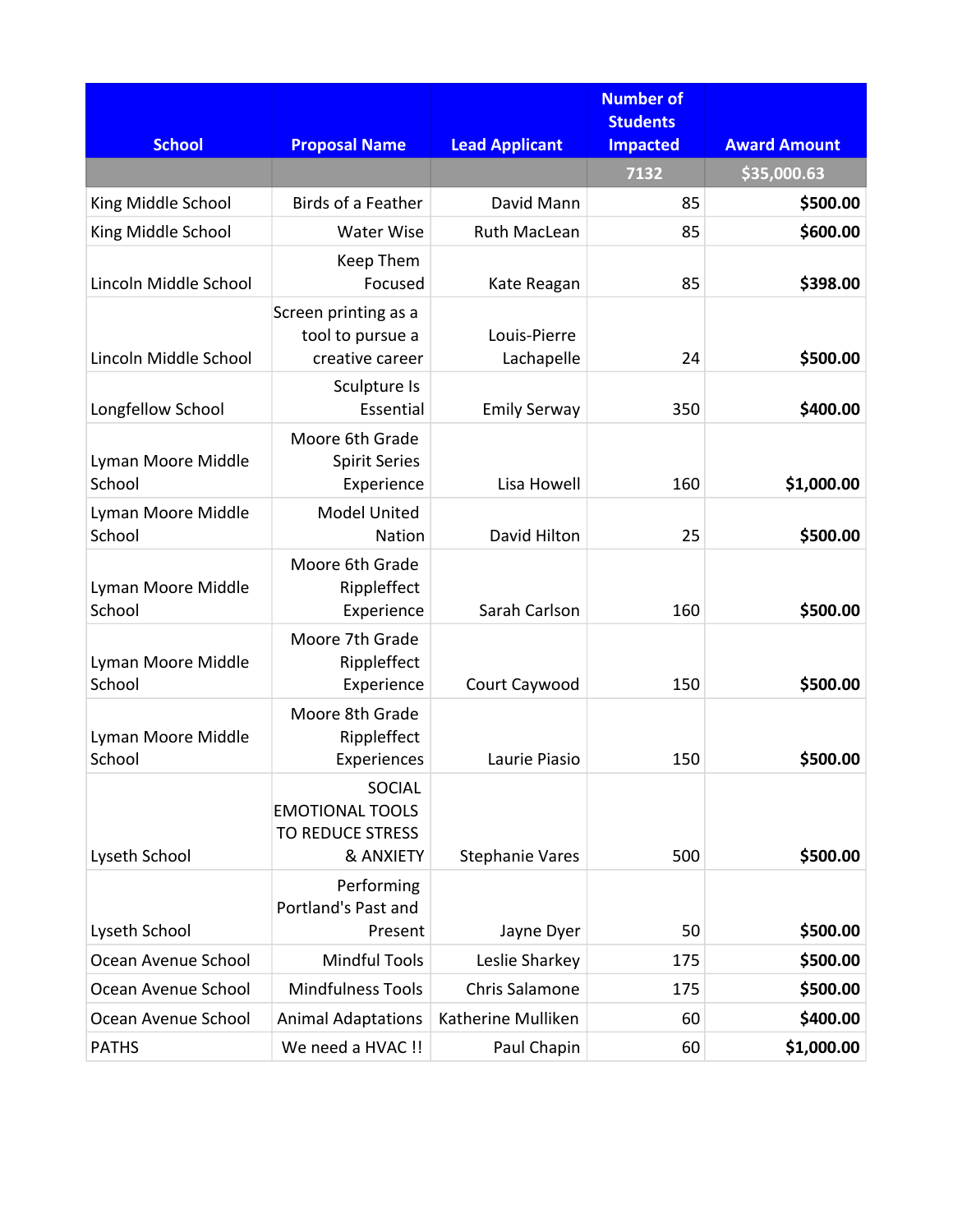| <b>School</b>                      | <b>Proposal Name</b>                                                     | <b>Lead Applicant</b> | <b>Number of</b><br><b>Students</b><br><b>Impacted</b> | <b>Award Amount</b> |
|------------------------------------|--------------------------------------------------------------------------|-----------------------|--------------------------------------------------------|---------------------|
|                                    |                                                                          |                       | 7132                                                   | \$35,000.63         |
| <b>PATHS</b>                       | Cultural<br>Choreographies<br>studies for PATHS<br>dance program         | Lisa Hicks            | 16                                                     | \$500.00            |
|                                    | Make It Happen<br><b>Telling Room</b><br>YWL/YEA                         |                       |                                                        |                     |
| PHS and DHS                        | Promotion                                                                | <b>Timothy Cronin</b> | 220                                                    | \$375.00            |
| <b>Portland Adult</b><br>Education | mannequins<br><b>Enhance Learning</b>                                    | Victoria Lambert      | 40                                                     | \$962.67            |
|                                    |                                                                          | Marlene               |                                                        |                     |
| Portland High School               | <b>Raising Brook Trout</b>                                               | Scheuchzer            | 200                                                    | \$1,000.00          |
| Portland High School               | <b>Aquatic Biology Lab</b>                                               | Eric Begonia          | 200                                                    | \$820.00            |
| Portland High School               | <b>Creating Common</b><br>Language Through<br>Experience                 | Julie Wise            | 60                                                     | \$500.00            |
| <b>Presumpscot School</b>          | Nature Backpacks                                                         | Pamela Ericson        | 250                                                    | \$250.00            |
| <b>Presumpscot School</b>          | Impact of Climate<br>Changes on the<br>Lobstering Industry<br><b>PSA</b> | Rebecca Maiorano      | 40                                                     | \$1,000.00          |
| Presumpscot School                 | Maine Award<br>Books for Library:<br>Chickadee MSBA                      | Eva Platt             | 250                                                    | \$800.00            |
| Reiche School                      | Melissa Sweet<br>Author Study and<br>Visit                               | Allison Villani       | 360                                                    | \$1,000.00          |
| Reiche School                      | Non-Fiction<br>Needed                                                    | Joan Murray           | 68                                                     | \$500.00            |
| Reiche School                      | Secrets of the<br>Forest                                                 | <b>Anthony Derrig</b> | 80                                                     | \$500.00            |
| Reiche School                      | Literacy and<br><b>Mathematics</b>                                       | lynn provencher       | 19                                                     | \$365.00            |
| Riverton School                    | Meet an Author                                                           | <b>Jill Hyland</b>    | 250                                                    | \$1,000.00          |
| Riverton School                    | Augusta<br>Awesomeness!                                                  | Celeste Biron-Libby   | 65                                                     | \$400.00            |